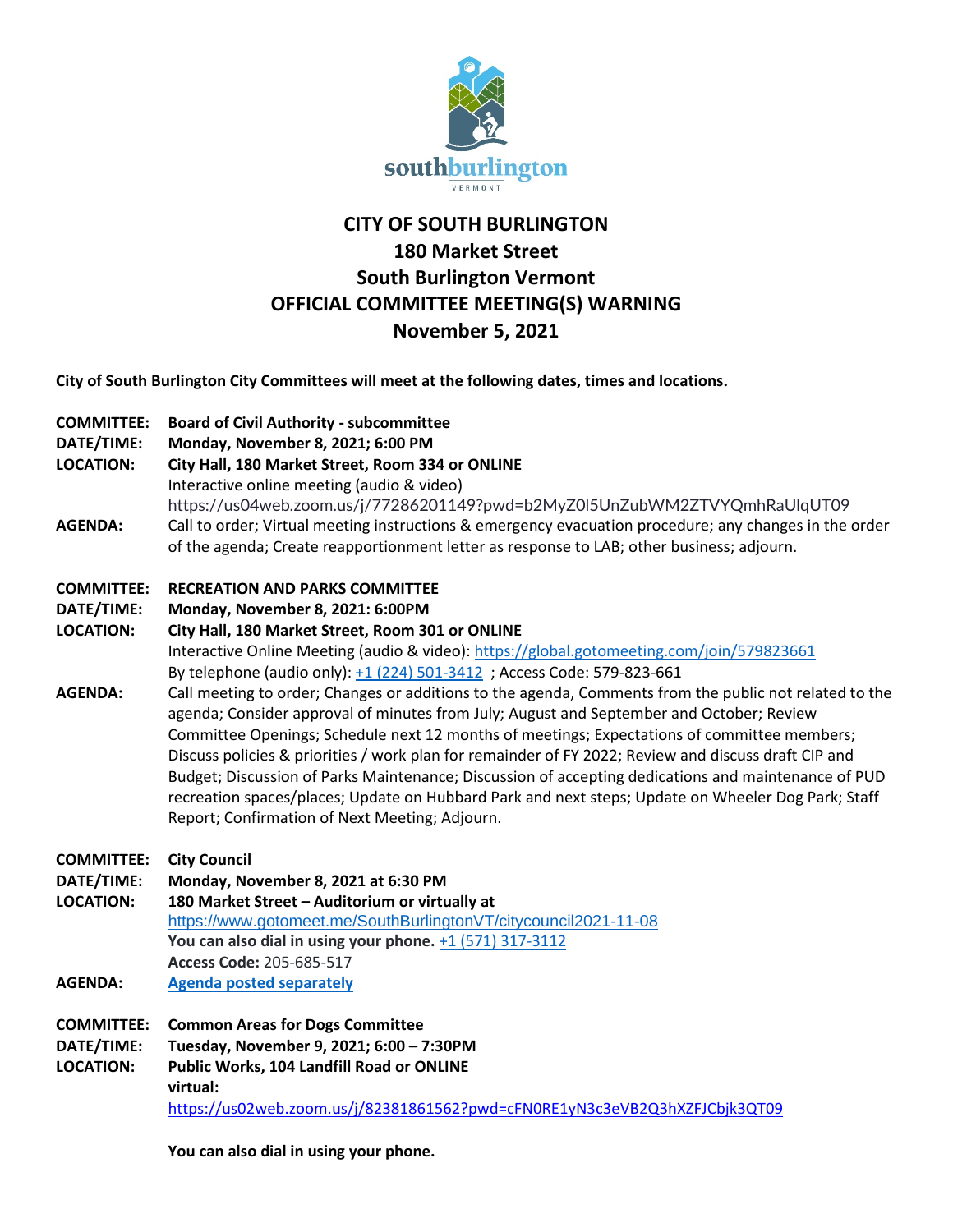United States[: +1 \(929\) 205-6](tel:+15713173122,,425930989)099

#### **Access Code:** Meeting ID – 823 8186 1562; Code 038987#

**AGENDA:** Adopt Agenda; Evacuation Plan; Public Comment on items no related to the agenda; Discussion: Proposed dog park, Eastview Development, Andrew Gill, Director of Development, O'Brien Brothers; Work session: Identify and prioritize community needs and desired outcomes regarding dogs; develop a strategic plan with estimated timeframes for completion; Other Business; Next Meeting & Future Agenda Topics – Tuesday, Dec. 14, 6-7pm; Adjourn

## **COMMITTEE: Sextons**

**DATE/TIME: Tuesday, November 9, 2021; 7:00 PM**

**LOCATION: City Hall, 180 Market Street, Room 334 or ONLINE virtual:** <https://global.gotomeeting.com/join/425930989> **You can also dial in using your phone.** United States[: +1 \(571\) 317-3122](tel:+15713173122,,425930989)

**Access Code:** 425-930-989

**AGENDA:** Call to order; Virtual meeting instructions and emergency evacuation procedure; Agenda Review Additions; deletions or changes in the order of the agenda items; Comments and questions from the public not related to the agenda; Approve minutes from June 16, 2021; Meet new members; Election of chair, vice chair and secretary; Review of past 3 years for new sextons; Discussion on next steps - Prioritize Cemetery issues and tent sites in cemeteries; other business; adjournment.

#### **COMMITTEE: Bicycle & Pedestrian Committee**

#### **DATE/TIME: Wednesday, November 10, 2021; 5:30 PM**

## **LOCATION: City Hall, 180 Market Street, Room 301 or ONLINE** Interactive Online Meeting (audio & video): <https://global.gotomeeting.com/join/941270149> By telephone (audio only): 1-646-749-3122; Access Code: 941-270-149 In all cases, you will have the opportunity to both listen AND speak.

**AGENDA:** Welcome, Virtual Meeting Instructions, & Emergency Evacuation Procedure; Changes or additions to the agenda; Comments from the public not related to the agenda; Consideration of minutes from the October Meeting; O'Brien Hillside Development Discussion to Make Recommendation for the DRB; Updates from the City; Review/Update Subcommittee Assignments; Bike/Greenway – Review Remaining tasks to complete; Updates Ongoing Committee Work; Review Meeting Cancellation Policy; Confirmation of Next Meeting; Adjourn.

#### **COMMITTEE: Board of Civil Authority**

**DATE/TIME: Wednesday, November 10, 2021; 6:00 PM**

**LOCATION: City Hall, 180 Market Street, Room 334 or ONLINE**

Interactive online meeting (audio & video) optio[n https://global.gotomeeting.com/join/634051077](https://global.gotomeeting.com/join/634051077) **You can also dial in using your phone.**

United States: [+1 \(571\) 317-3122](tel:+15713173122,,634051077) **Access Code:** 634-051-077

**AGENDA**: Call to order; Virtual meeting instructions & emergency evacuation procedure; any change in the order of the agenda, approve minutes from October 28 and November 8; discussion and approval of reapportionment letter in response to LAB; other business; adjournment.